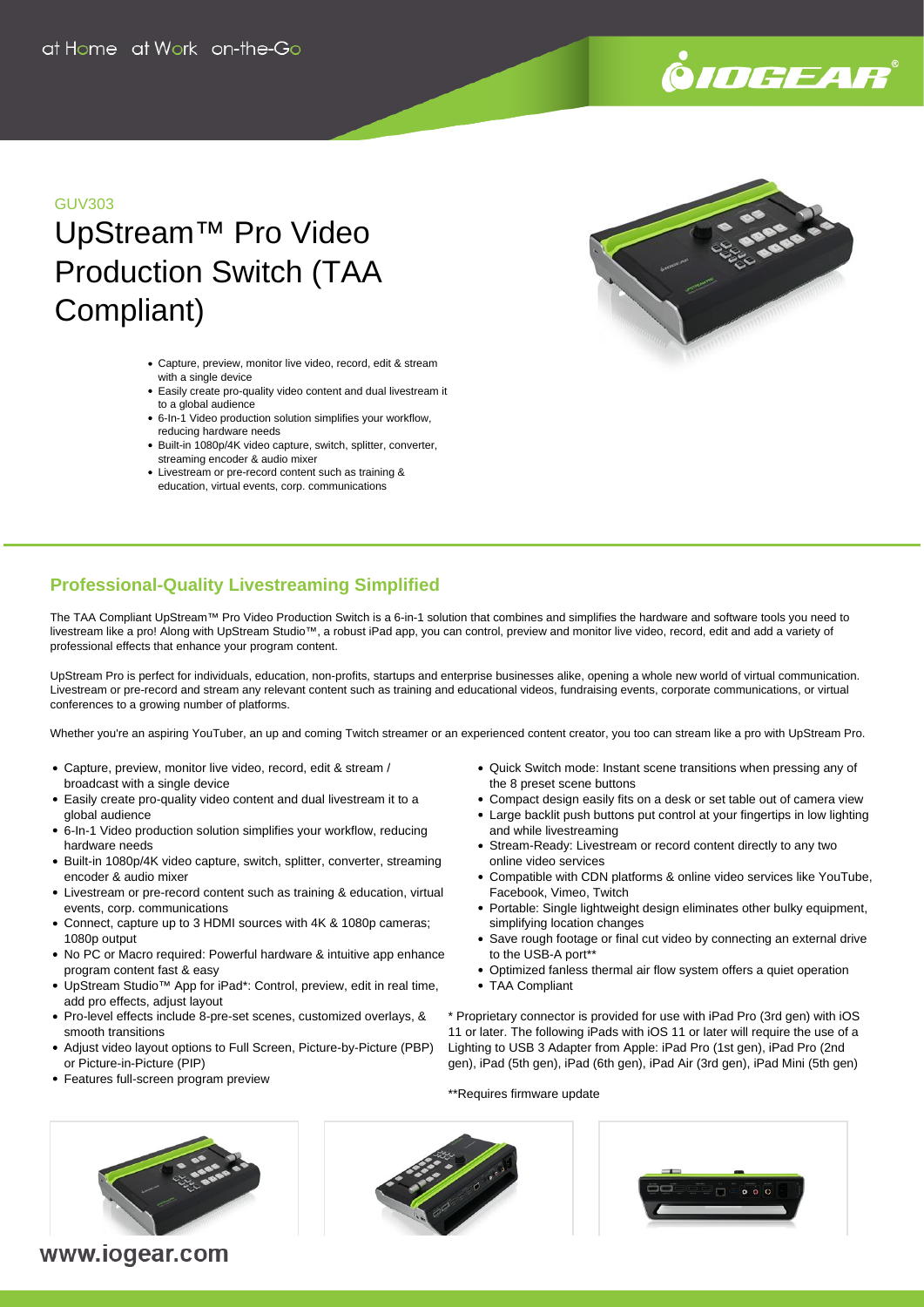



#### **Requirements**

#### **Package Contents**

•iPad Pro (3rd gen) with iOS 11 or later

The following iPad with iOS 11 or later (Additional Apple Lightning USB 3 Camera Adapter is required):

•iPad Pro (1st & 2nd gen)

•iPad (5th,6th & 7th gen)

•iPad Air (3rd gen)

•iPad Mini (5th gen)

Upstream Studio App: [https://apps.apple.com/us/ap](https://apps.apple.com/us/app/upstream-studio/id1487894784) [p/upstream](https://apps.apple.com/us/app/upstream-studio/id1487894784)[studio/id1487894784](https://apps.apple.com/us/app/upstream-studio/id1487894784)

#### • 1x GUV303 • 1x USB-A to USB-C

- Cables (Custom)
- 1x USB-A to USB-A Cables (Custom)
- 1x AC Power Cable
- $\cdot$  1x QSG
- 1x Warranty card

| Function                             | GUV303                                                                                                                                            |
|--------------------------------------|---------------------------------------------------------------------------------------------------------------------------------------------------|
| <b>Video connections</b>             |                                                                                                                                                   |
| Input                                | 1 x 4K HDMI Type-A Female<br>chr/>(up to<br>4K@60, no HDCP support)<br><br><br>br/>> 2 x<br>                                                      |
| Output                               | 1 x 4K Loop-Thru HDMI Type-A Female<br><br>br/>(up to 4K@60, no HDCP support)<br><br>br/><br><br>br/> 1 x PGM HDMI Type-A Female<br>              |
| <b>Environment</b>                   |                                                                                                                                                   |
| Humidity                             | 0 - 80% RH, Non-Condensing                                                                                                                        |
| <b>Operation Temperature</b>         | $0 - 40 °C$                                                                                                                                       |
| Storage Temperature                  | $-20 - 60 °C$                                                                                                                                     |
| <b>Operating System Requirements</b> |                                                                                                                                                   |
| iOS                                  | The following iPad with iOS 11 or later: iPad<br>Pro (1st gen, 12.9")<br>>br/> iPad Pro (1st gen,<br>9.7")<br>cbr/> iPad Pro (2nd gen, 12.9")<br> |
| <b>Connectors</b>                    |                                                                                                                                                   |
| Audio Input                          | HDMI captured inputs (stereo)<br><br>br/>> 1 x Mic                                                                                                |

| <b>Dimensions</b>              | <b>GUV303</b>    |
|--------------------------------|------------------|
| <b>Unit Dimensions</b>         |                  |
| Height                         | 3.54" (9cm)      |
| Depth                          | 6.29" (16cm)     |
| Length                         | 11.22" (28.5 cm) |
| <b>Unit Package Dimensions</b> |                  |
| Width                          | 14.5" (37 cm)    |
| Height                         | 11.41" (29 cm)   |
| Depth                          | 5.23" (13.3 cm)  |
| <b>Master Carton</b>           |                  |
| Width                          | 12" (30.5 cm)    |
| Height                         | 14.9" (38 cm)    |
| Depth                          | 6.1" (15.7cm)    |
| Master Carton Qty.             | 1                |
| Weight                         |                  |
| Master Carton Wt.              | 6.8 lbs          |
| Unit Pack Wt.                  | 5.3 lbs          |
| Unit Wt.                       | 4.25 lbs         |

input, 6.5mm jack (dual mono)  $\langle b r / b \rangle$  1 x Line www.iogear.com